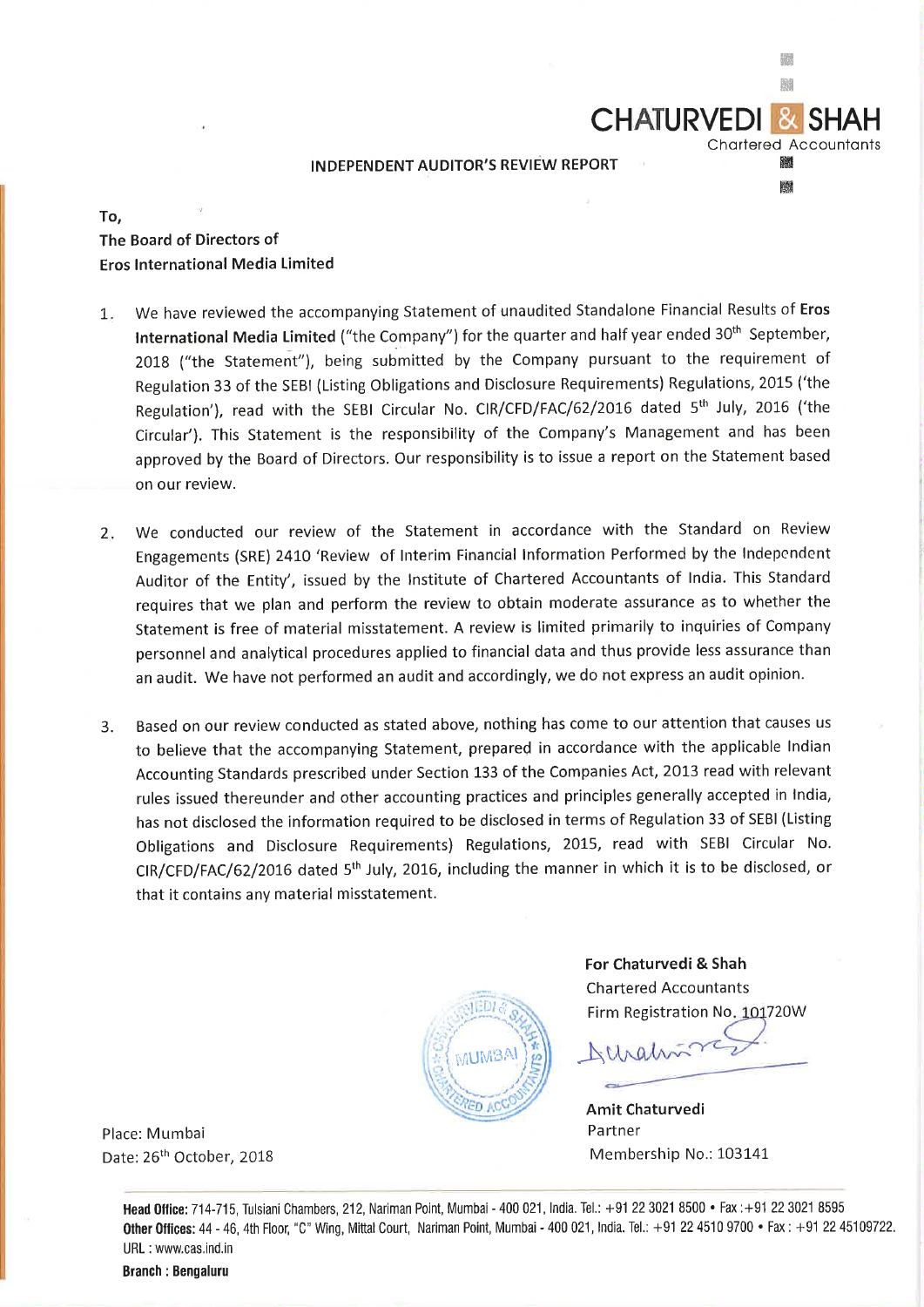

Eros International Media Limited<br>Regel Office : 201 Kailash Plaza, Plot No A-12, Opp Laxmi Industrial Estate, Link Road, Andheri (W), Mumbai 400053<br>UNAUDITED STANDALONE FINANCIAL RESULTS FOR THE HALF YEAR ENDED 30 SEPTEMBE

|                           |                                                                                                       |                                                   |                                              |                                                   |                                                     |                                                     | (₹ in lacs, except per share data)       |
|---------------------------|-------------------------------------------------------------------------------------------------------|---------------------------------------------------|----------------------------------------------|---------------------------------------------------|-----------------------------------------------------|-----------------------------------------------------|------------------------------------------|
|                           | Particulars                                                                                           | Quarter ended<br>30 September 2018<br>(Unaudited) | Quarter ended<br>30 June 2018<br>(Unaudited) | Quarter ended<br>30 September 2017<br>(Unaudited) | Half year ended<br>30 September 2018<br>(Unaudited) | Half year ended<br>30 September 2017<br>(Unaudited) | Year ended<br>31 March 2018<br>(Audited) |
|                           | Income                                                                                                |                                                   |                                              |                                                   |                                                     |                                                     |                                          |
|                           | Net sales/income from operations                                                                      | 24.891                                            | 16,314                                       | 19,490                                            | 41,205                                              | 39,301                                              | 70,766                                   |
|                           | Other income                                                                                          | 233                                               | 229                                          | 204                                               | 462                                                 | 780                                                 | 2,091                                    |
|                           | III Total income (I+II)                                                                               | 25,124                                            | 16,543                                       | 19,694                                            | 41.667                                              | 40.081                                              | 72,857                                   |
| a)<br>b)                  | IV Expenses<br>Film right costs including amortization costs<br>Changes in inventories of film rights | 13.672<br>(198)                                   | 7,481<br>177                                 | 10,261                                            | 21,153<br>(21)                                      | 21,203                                              | 33,201<br>(142)                          |
| c)                        | Employee benefits expense                                                                             | 1,103                                             | 1.102                                        | 1,194                                             | 2,205                                               | 2,391                                               | 4,625                                    |
| (d)                       | Finance costs (net)                                                                                   | 1,766                                             | 1.995                                        | 1,754                                             | 3,761                                               | 3.515                                               | 7,488                                    |
| c)                        | Depreciation and amortization expense                                                                 | 139                                               | 129                                          | 143                                               | 268                                                 | 285                                                 | 615                                      |
| $\theta$                  | Other expenses                                                                                        | 5,315                                             | 1,448                                        | 4.507                                             | 6.763                                               | 8,946                                               | 13,027                                   |
|                           | Total expenses (IV)                                                                                   | 21,797                                            | 12,332                                       | 17,862                                            | 34.129                                              | 36.347                                              | 58,814                                   |
| $\vee$                    | Profit before tax (III-IV)                                                                            | 3,327                                             | 4,211                                        | 1,832                                             | 7,538                                               | 3.734                                               | 14,043                                   |
|                           | VI Tax expense                                                                                        |                                                   |                                              |                                                   |                                                     |                                                     |                                          |
|                           | a) Current Tax                                                                                        | 1,969                                             | 2,838                                        | 1,786                                             | 4,807                                               | 2,916                                               | 9.575                                    |
|                           | b) Deferred Tax                                                                                       | (796)                                             | (1.146)                                      | (1.095)                                           | (1.942)                                             | (1.457)                                             | (3.233)                                  |
|                           | Total tax expenses/(credit) net                                                                       | 1,173                                             | 1,692                                        | 691                                               | 2,865                                               | 1.459                                               | 6.342                                    |
|                           | VII Profit for the period from continuing operation (V-VI)                                            | 2,154                                             | 2,519                                        | 1,141                                             | 4,673                                               | 2,275                                               | 7,701                                    |
|                           | VIII Other comprehensive income/(loss); not to be reclassified- net of taxes                          | (9)                                               | 35                                           | 22                                                | 26                                                  | $\vert 0 \rangle$                                   | 56                                       |
| <b>IX</b>                 | Total comprehensive income/(loss) for the period                                                      | 2,145                                             | 2.554                                        | 1,163                                             | 4.699                                               | 2.294                                               | 7,757                                    |
| $\boldsymbol{\mathsf{x}}$ | Paid-up equity share capital (face value of ₹ 10 each)                                                | 9,511                                             | 9.511                                        | 9445                                              | 9.511                                               | 9.445                                               | 9497                                     |
| X                         | Other equity excluding revaluation reserve                                                            | ÷                                                 | 21                                           | œ.                                                | $\mathcal{L}$                                       | $\sim$                                              | 134.702                                  |
| $x$ <sub>II</sub>         | Earnings per share (EPS)<br>(of ₹ 10 each) (not annualised)                                           |                                                   |                                              |                                                   | 4.91                                                | 2.41                                                | 8.15                                     |
|                           | <b>Basic</b>                                                                                          | $2 - 26$                                          | 2.65<br>2.62                                 | 1.21<br>1.19                                      | 4.86                                                | 2.38                                                | 8.03                                     |
|                           | Diluted                                                                                               | 2.24                                              |                                              |                                                   |                                                     |                                                     |                                          |





### **EROS INTERNATIONAL MEDIA LIMITED**

Corporate Office: 901/902, Supreme Chambers, Off Veera Desai Road, Andheri (W), Mumbai - 400 053. Tel.: +91-22-6602 1500 Fax: +91-22-6602 1540 E-mail: eros@erosintl.com . www.erosintl.com Regd. Office: Kailash Plaza, 2nd Floor, Plot No. 12, Off Veera Desai Road, Andheri (W), Mumbai - 400 053 CIN No. 199999MH1994PLC080502